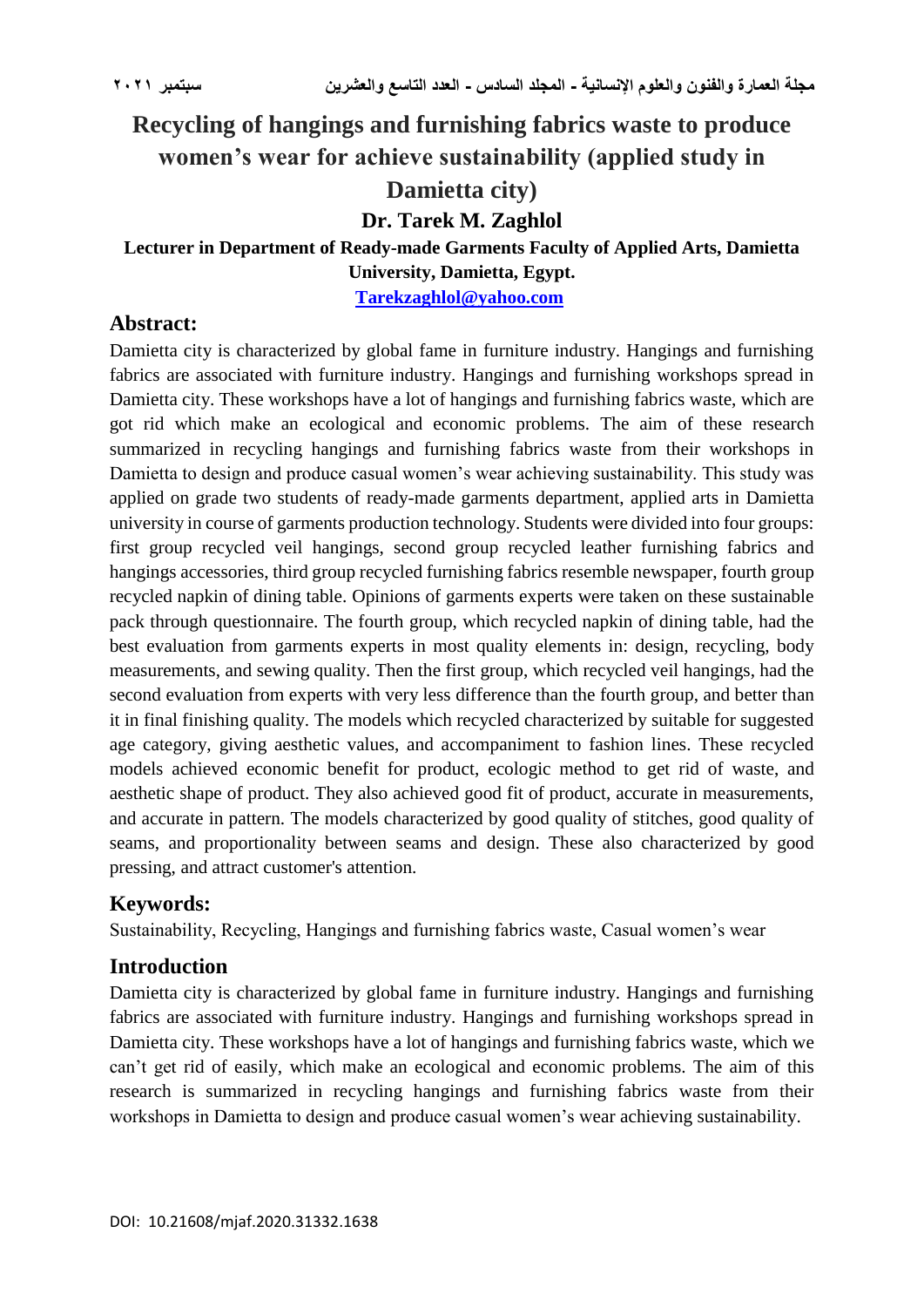# **Experimental work**

This study was applied on grade two students of ready-made garments department, applied arts in Damietta university in the course of garments production technology. Students were divided into four groups: first group recycled veil hangings, second group recycled leather furnishing fabrics and hangings accessories, third group recycled furnishing fabrics resemble newspaper, fourth group recycled napkins of dining tables. Opinions of garments experts were taken on these sustainable packs through a questionnaire.

# **Results and discussion**

# **Design quality:**

Fig. 1 shows the design quality of the recycled models.



**Fig. 1 design quality**

# **Fabrics recycling quality:**



Fig. 2 shows the fabrics recycling quality of the recycled models.

**Fig. 2 fabrics recycling quality**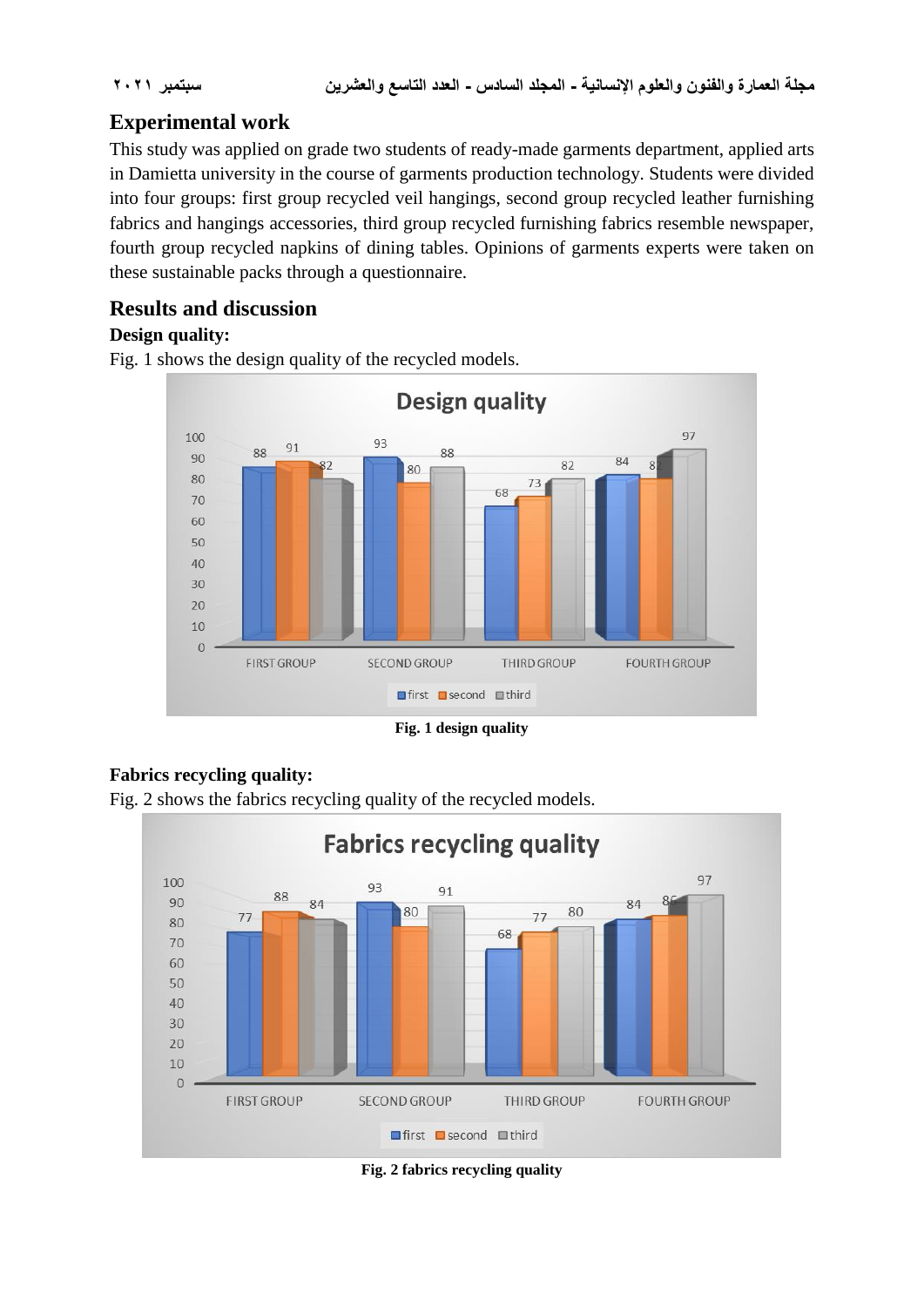#### **Body measurements quality:**



Fig. 3 shows the body measurements quality of the recycled models.

**Fig. 3 body measurements quality**

#### **Sewing quality:**

Fig. 4 shows the sewing quality of the recycled models.



**Fig. 4 sewing quality**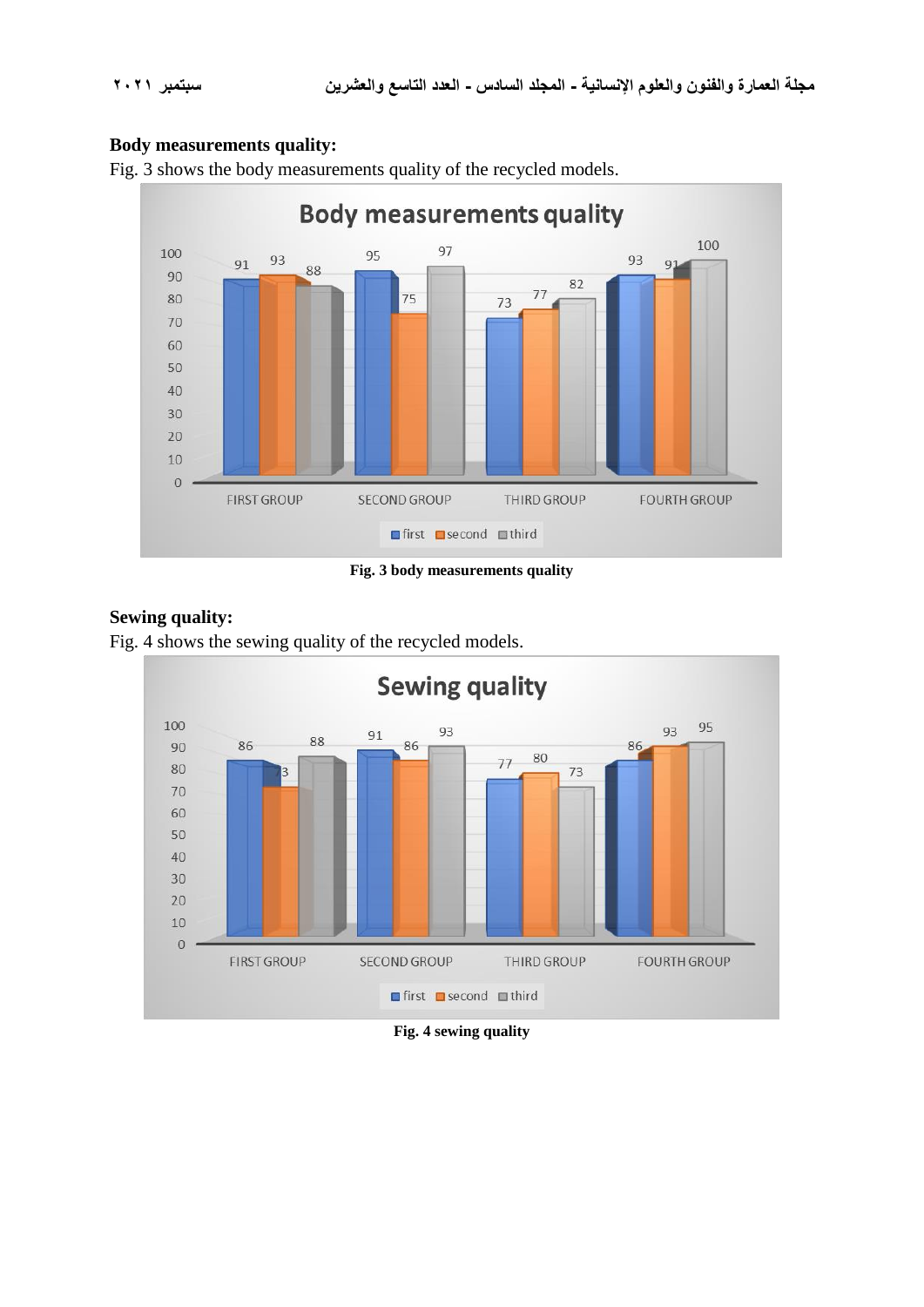#### **Final finishing quality:**



Fig. 5 shows the final finishing quality of the recycled models.

**Fig.5 final finishing quality**

# **Conclusion:**

The fourth group, which recycled napkins of dining tables, had the best evaluation from garments experts in most of the quality elements in: design, recycling, body measurements, and sewing quality. Then the first group, which recycled veil hangings, had the second evaluation from experts with a small difference from the fourth group, and exceed it in the final finishing quality. The models which were recycled are characterized by being suitable for the suggested age category, giving aesthetic values, and accompaniment to fashion lines. These recycled models achieved economic benefit for product, ecologic method to get rid of waste, and aesthetic shape of product. They also achieved good fit of product, accuracy in measurements, and accuracy in pattern. The models characterized by good quality of stitches, good quality of seams, and proportionality between seams and design. These also are characterized by good pressing, and attract customer's attention.

# **Recommendations:**

Researcher recommends to give more attention for discovering creative methods to achieve sustainability in apparel industry.

# **References:**

1-Ibrahim, Maha: "El taathir el motabadal bin al ensan wa al biaa: mafhom eltasmim elaamy wa elakatho belestedama fi elfaragh el dakhily", megala el emara wa el fonon, el mogalad 4, eladad 17, (2019), 484-502.

2- Afifi, Nehal: "al taaleem el elktroni wa tahkik al tanmia al mostadama lmagal tasmim el malabis al gahiza fi zel ektisad el maarfa", megala el emara wa el fonon, el mogalad 4, eladad 16, (2019), 550-570.

3- El 3lwan, Hoda. "Tna8om el 3omarah ma3 el tbe3a: el tsmem el mostdam n7w se7a w rfah el ensan". Ba7th mn4or, mdala el emirate lel b7oth el hndsya, el 3dad 22, (2017), 37-55.